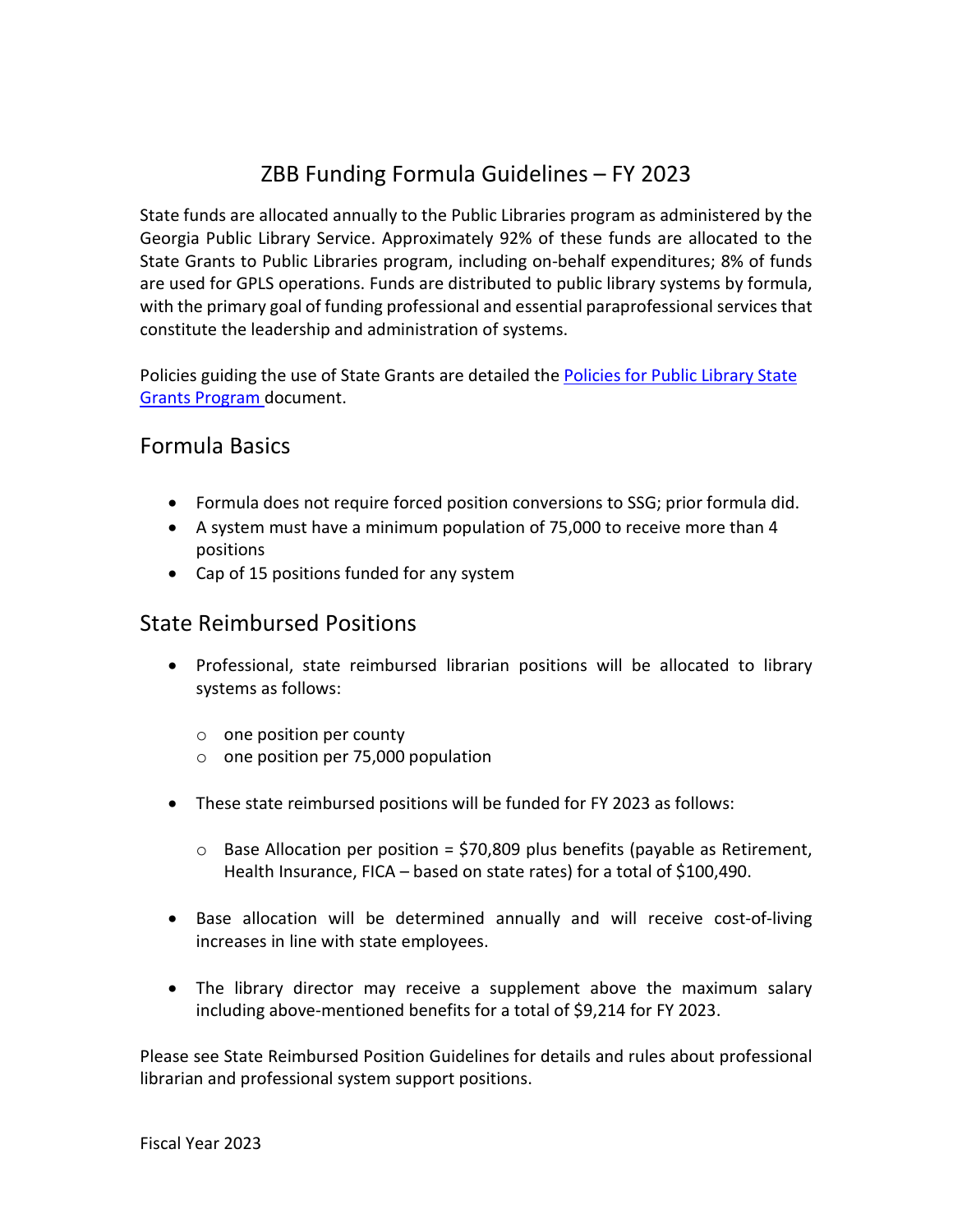### System Services Grant

- For any fraction of a population beyond the 75,000 unit that does not earn a position will be allocated as SSG based on fraction of population times salary base.
	- $\circ$  example: a system with a population of 106,797 will earn one position based on population and will receive \$30,020 in SSG for the extra 31,797 population (31,797/75,000 X \$70,809)
- SSG funds may be used for any expenditure except the purchase of land and construction. SSG may be used to supplement state reimbursed salaries. **When used for state reimbursed positions, SSG should be recorded as salaries on annual budget certification document and should follow all state reimbursed position guidelines.**

### Materials Grant

- Materials funds are allocated by the general assembly and shall be distributed on a per capita basis, using the official Population Projections by County (found on the Governor's Office of Planning and Budget website).
- Materials funds may be used to purchase books, journals, audio and video recordings, electronic books and materials.
- Funds may not be used for other purposes, including but not limited to salaries, benefits, construction, or operating expenses.

**Please note: All award total amounts are rounded to the nearest whole dollar.**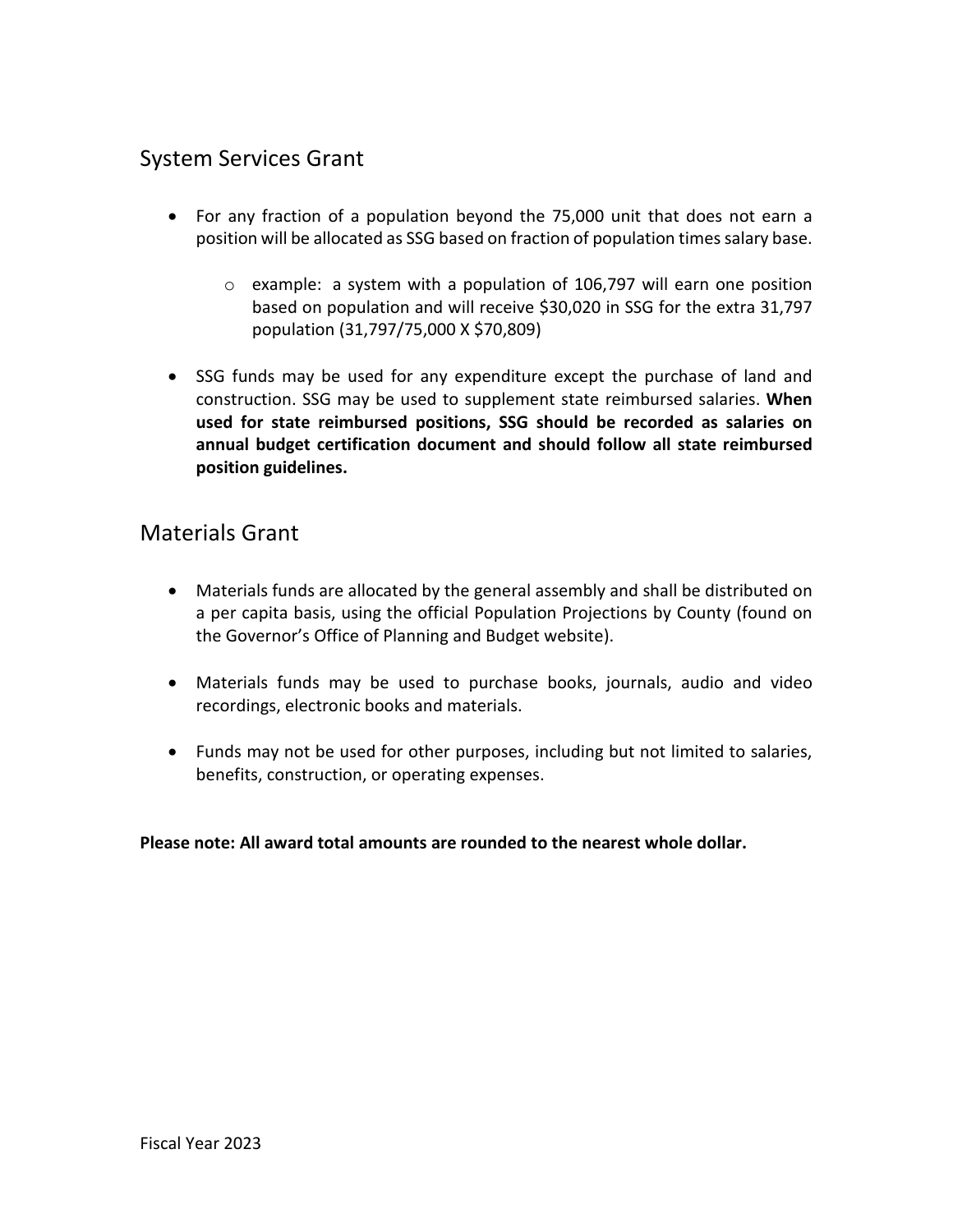## **State Reimbursed Position Guidelines - Fiscal Year 2023**

GPLS, in consultation with the leadership of Georgia's public libraries, has determined that the most important function of state grants to public libraries is the provision of qualified professional librarians in every library system, as well as the essential support staff in areas such as finance and technology services required for optimal public library service. State funding of professional and allied support positions ensures that every library system in the state is directed by a trained, experienced librarian ( O.C.G.A. 20-5-45), and that essential system support services are handled by individuals with degrees from accredited programs, or the appropriate level of education and training to ensure consistently high-quality service across the state. This has long been a commitment by the state of Georgia to public libraries.

- State reimbursed professional positions require a master's degree in library and information science from an ALA-accredited institution. A current license from the Georgia Secretary of State's Librarians Board is also required. The library director must occupy one of the state reimbursed positions.
- State reimbursed professional positions must be paid on a salary range plus benefits for FY 2023 as follows
	- Minimum =  $$50,518$  (\$74,982 with benefits)
	- Maximum =  $$79,253$  ( $$111,267$  with benefits)
	- **Base allocation per position = \$70,809 (\$100,490 with benefits)**
	- Director supplement of \$9,214 with benefits is allocated to each library system and may be added to the Director's salary. **(Maximum Director salary with benefits is \$120,481)**
		- Director's salary may not be less than the base allocation plus benefits.
		- Each year, the **Board of Trustees' minutes must reflect approval of the director salary amount including local supplement and benefits as a separate action item.**
		- Base allocation with benefit funds for positions **must be spent in its entirety** on professional / system support staff positions. Funds allocated for Director's supplement may be used for ANY salary/benefits purposes.
- The library director will be responsible for determining the actual salary level for each state reimbursed professional within the amount of funding allocated, using job performance as a determining factor, and (for librarians) within the designated professional salary range.
- Up to 50% of funding allocated for professional positions may be used to fund system support staff. Examples of system support staff include technology professionals; business managers/bookkeepers; library associates assigned such tasks as cataloging, courier services, genealogy, reference, youth services; library branch managers.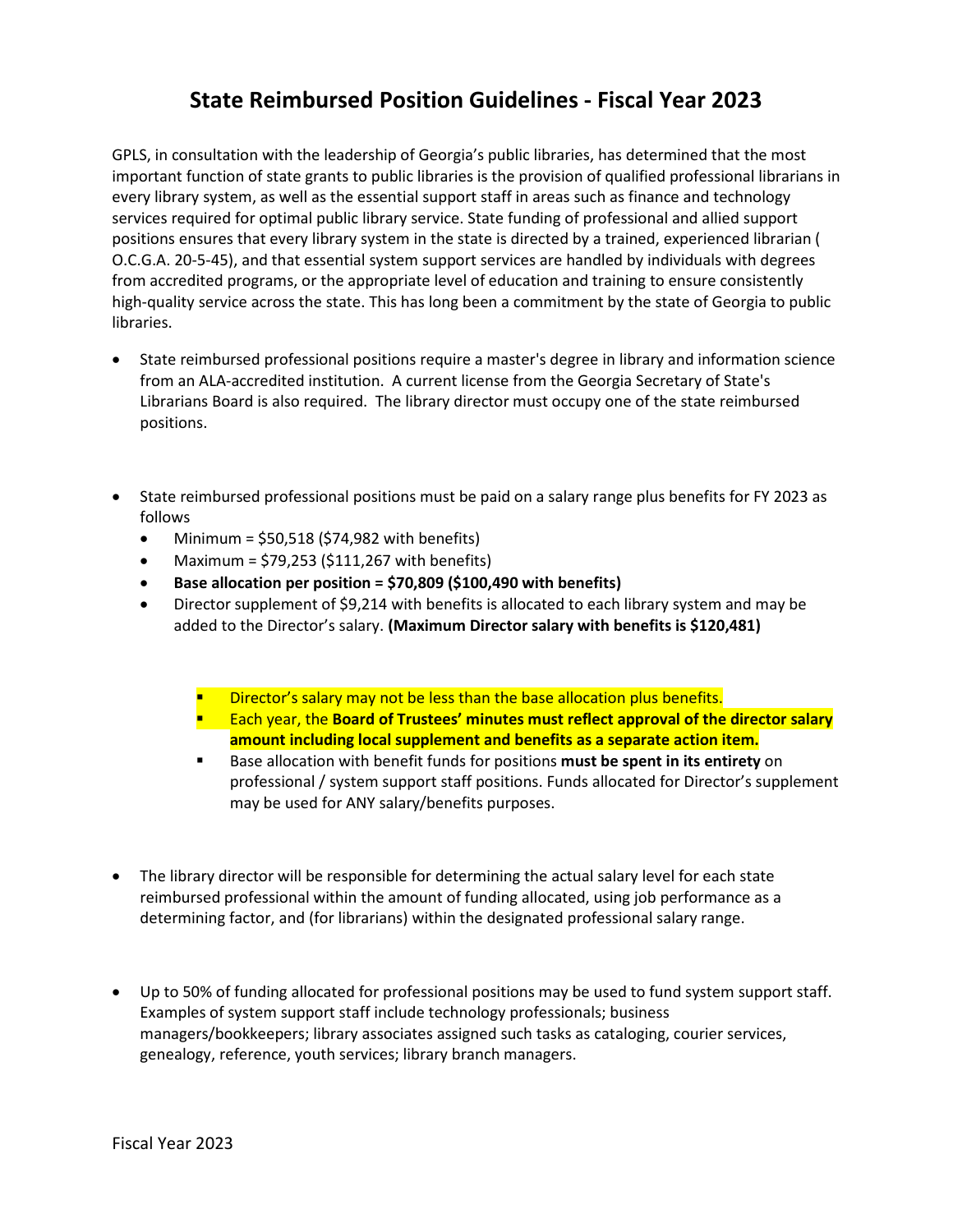- If the library system chooses this option, all funds must be used for salaries and benefits for system support staff employed by the library system.
- System support staff positions may be full-time or part-time.
- System support staff positions are not required to meet the **salary range minimum** for professional librarians, but **shall not be paid more than the salary range maximum.**
- **All individuals paid with state funds (professional and support) must receive annual performance evaluations,** in accordance with Governor's office policies.
- A library system may request a waiver from the requirement that all funds from the salaries grant be used only for salaries and benefits; such a waiver would allow the system to utilize up to 10% of its salaries grant as a system services grant (SSG).
	- Request for waiver must be approved by the Board of Trustees and submitted to the GPLS Business Director; waiver will be issued for one fiscal year.
	- **If approved, this waiver excludes salary base and benefits allocation for the** director and the director supplement,
	- A minimum of 50% of the positions allocated must still be used for professional librarians with active MLS license.
- With GPLS approval, Salary benefit rounding errors of up to \$500 may be used as SSG to balance the budget at fiscal year-end.
- Library systems will be required to submit a State Grants Budget via **budget.georgialibraries.org** detailing the use of the grant and the director supplement before the beginning of each fiscal year and should update information as needed. Submission will be considered complete when Budget Schedule with Certification Statements signed by Library Director & Library Board Chair, and GPLS Personnel Transaction Forms are attached to budget submission.
- Note: In order to allow maximum flexibility, systems will be allowed to retain funding for a professional position that becomes vacant for up to 6 months, or until the end of the fiscal year, whichever comes first. During this period, the base allocation for that position may be converted to a system services grant SSG.
	- **Base allocation per year is \$100,490 divided by 12 months = \$8,374 rounded per month.**
	- **maximum of 6 months = \$50,244.**
	- **Personnel Transaction forms must be submitted to GPLS for all terminations and enrollments during the year in order to allow State Grants Director to monitor this process.**

**Please note: All award total amounts are rounded to the nearest whole dollar.**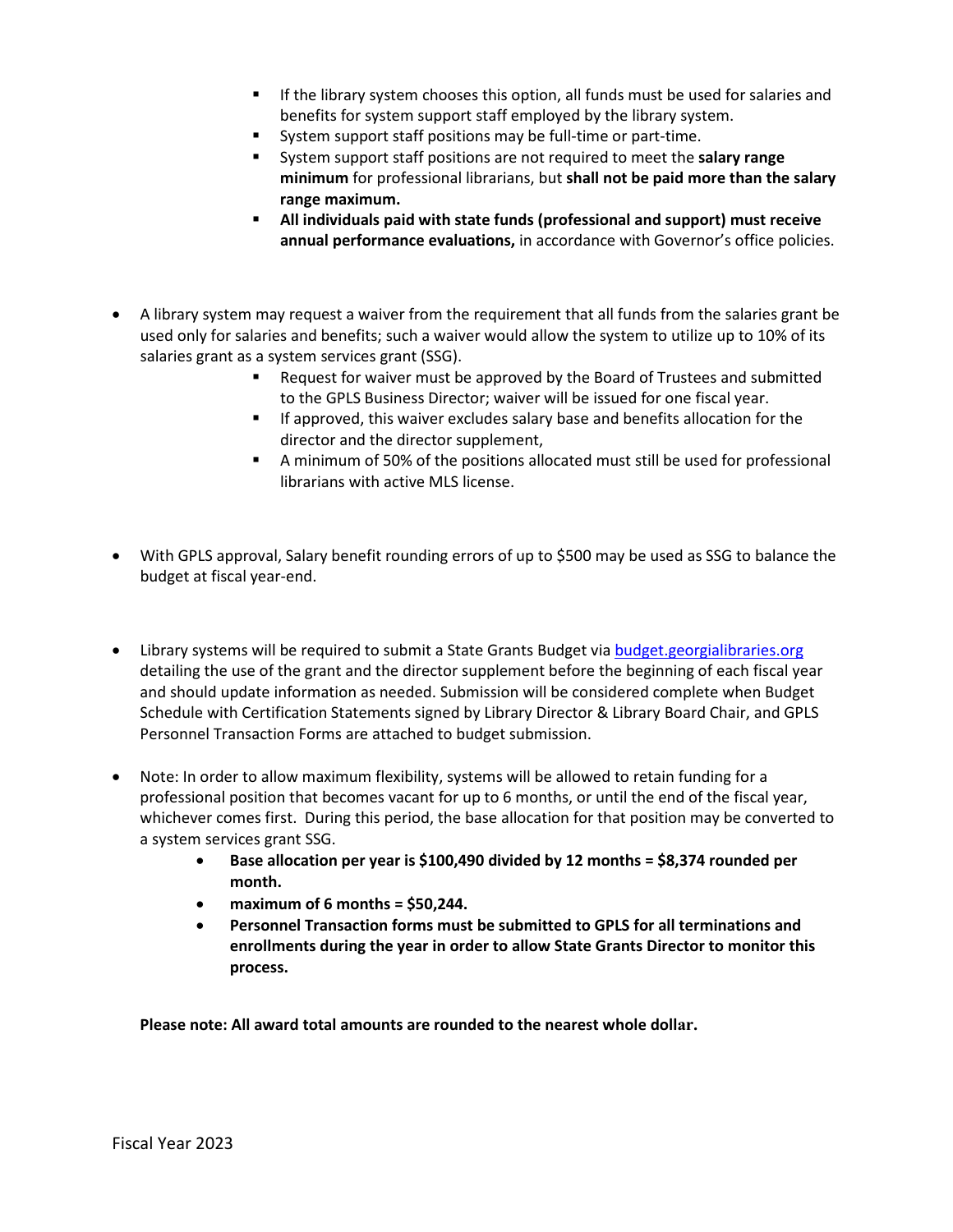| <b>Non-Director Salary</b>                     |         |
|------------------------------------------------|---------|
| Maximum Reimbursable Salary =                  | 79,254  |
| Maximum Reimbursable Benefits =                | 32,013  |
| Total Maximum Reimbursable Salary + Benefits = | 111,267 |
| <b>Director Salary</b>                         |         |
| Maximum Reimbursable Salary =                  | 86,473  |
|                                                | 34,008  |
| Maximum Reimbursable Benefits =                |         |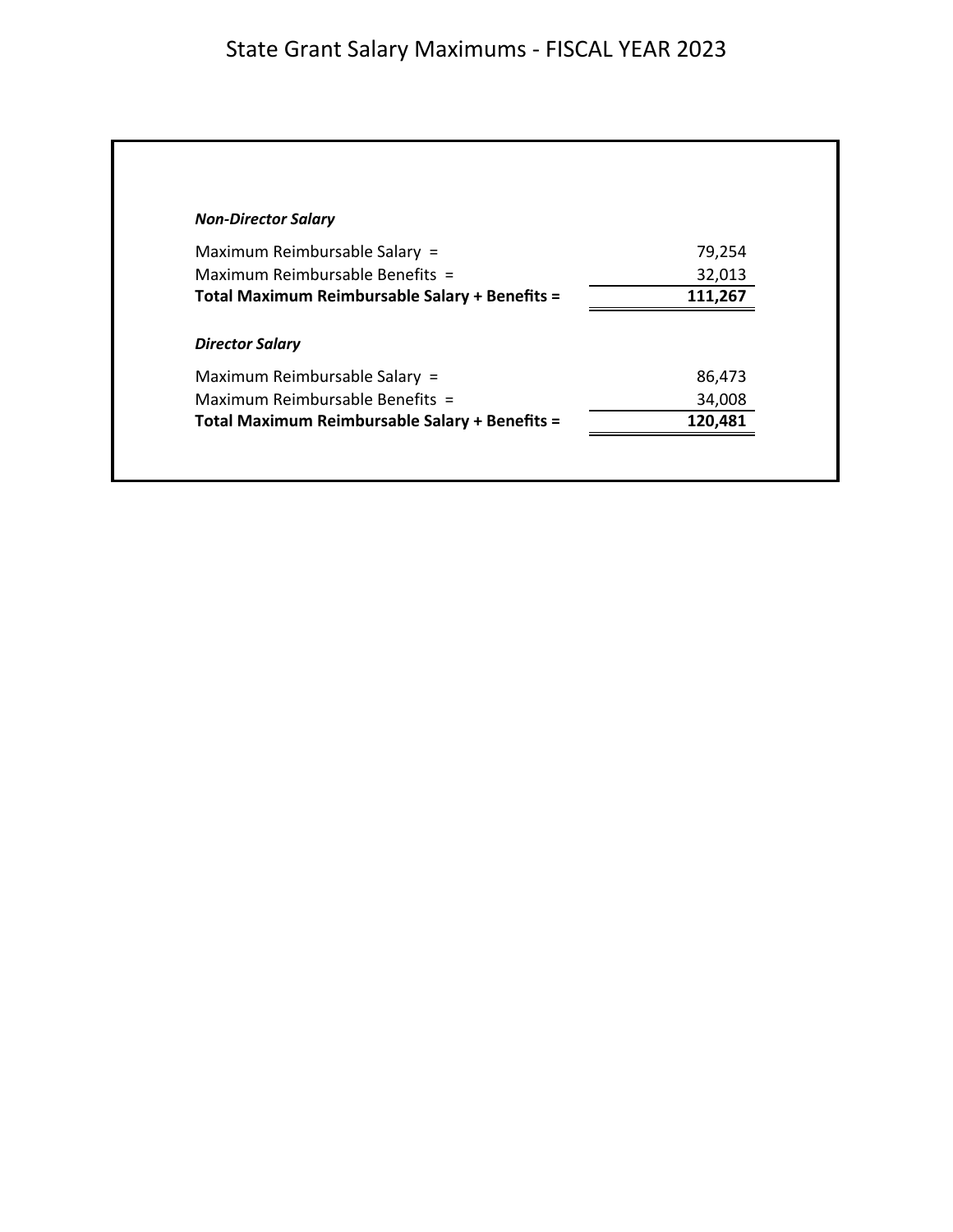#### ZBB FORMULA Q&As

Q: Do all positions have to be filled at July 1?

A: Effective Fiscal Year 2020, vacancies at July 1 will be treated like any other vacancy. In order to allow maximum flexibility, systems will be allowed to retain funding for a professional position that is vacant for up to 6 months.

Q: Since library system doesn't pay TRS, GHI, or Social Security portion of FICA, does library system still get these funds? How are funds allowed to be spent?

A: The benefit allocations have been calculated to provide an equivalent benefit to all systems. The amounts are based on enrollment in state programs but offer the benefit to systems enrolled in their local government programs. These amounts are intended to go toward retirement, general health insurance, and FICA. All remaining amounts should be added into base salaries for your professional MLS or System Support Staff positions. If this is impossible the extra dollars can be rolled into any other base salary costs.

Q: Can the director supplement be used for **System Services Grant** (SSG) or Materials?

A: No. The director supplement may be used to pay other salary costs. When listing these amounts on the ZBB information sheet, please put them under the appropriate section. If the supplement is spent on "other" salaries enter them in the section titled "System Services Positions Filled" and choose "other" for the position title.

Q: How do I calculate library system's SSG waiver?

A: The SSG waiver is 10% of library system's salary grant excluding salary base and benefits allocation for the director. It also excludes the director supplement. To determine waiver, take amount from the "TOTAL SALARIES" column, subtract \$100,490 and multiply by 10%.

Q: Will the SSG Waiver be available every year?

A: The intent of the formula is to fund professional positions, but currently there are no plans to remove the 10% SSG Waiver allowance.

Q: How may the system spend SSG funds?

A: SSG shall be used for the general operation of library services. The SSG shall not be used for land acquisition or construction. Note: All grant expenditures, including state reimbursed positions, must follow state guidelines (**examples of unallowable expenditures: alcoholic products, lobbying services/memberships, personal gifts, tobacco products, etc**).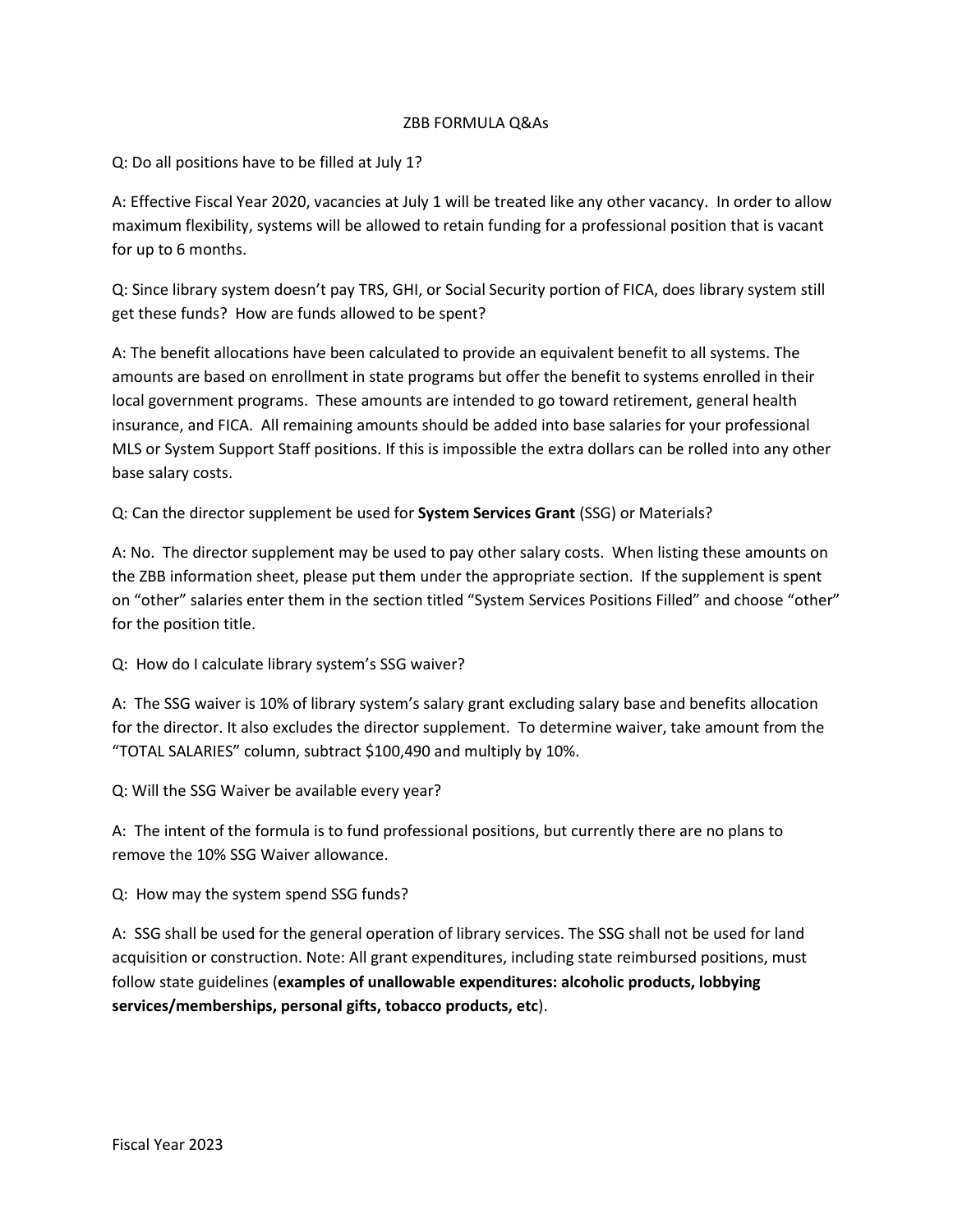#### Q: How will GPLS track grant budget for each system?

A: Library systems will be required to submit a State Grants Budget via budget.georgialibraries.org detailing the use of the grant and the director supplement before the beginning of each fiscal year and should update information as needed. All **personnel transaction forms** are required to be uploaded to the budget website each year to detail budget changes during year.

Q: What are my options for determining salaries for state-reimbursed professional positions?

A: State reimbursed professional positions must be paid within the approved salary range; this year, that range is \$50,518 - \$79,253 plus benefits. It is anticipated that the range will change as funding increases. Local supplements to these salaries are always allowed. Salaries can be determined based on work assignments, supervisory responsibility, longevity and performance.

Q: How many positions may the library system convert?

A: The new formula does not allow conversions. Up to 50% of funding allocated for professional positions may be used to fund system support staff. If the library system chooses this option, all funds must be used for salaries and benefits for system support staff employed by the library system. Examples of system support staff include technology professionals; business managers/bookkeepers; library associates assigned such tasks as (cataloging, courier services, genealogy, reference, youth services); library branch managers. System support staff positions may be full-time or part-time. System support staff positions are not restricted to the salary range for professional librarians.

Q: How will the interim director position be reimbursed if filled by a retired librarian?

A: TRS allows for a retired librarian to be paid 49% the current salary for the position. The system will be allowed to pay the position with benefits using grant funds up to 49% of the maximum library director allocation with benefits; if there are more funds allocated to the director position than needed, the remaining funds may be used for SSG due to vacancy until the position is filled with a full-time director.

#### **Please note: All award total amounts are rounded to the nearest whole dollar.**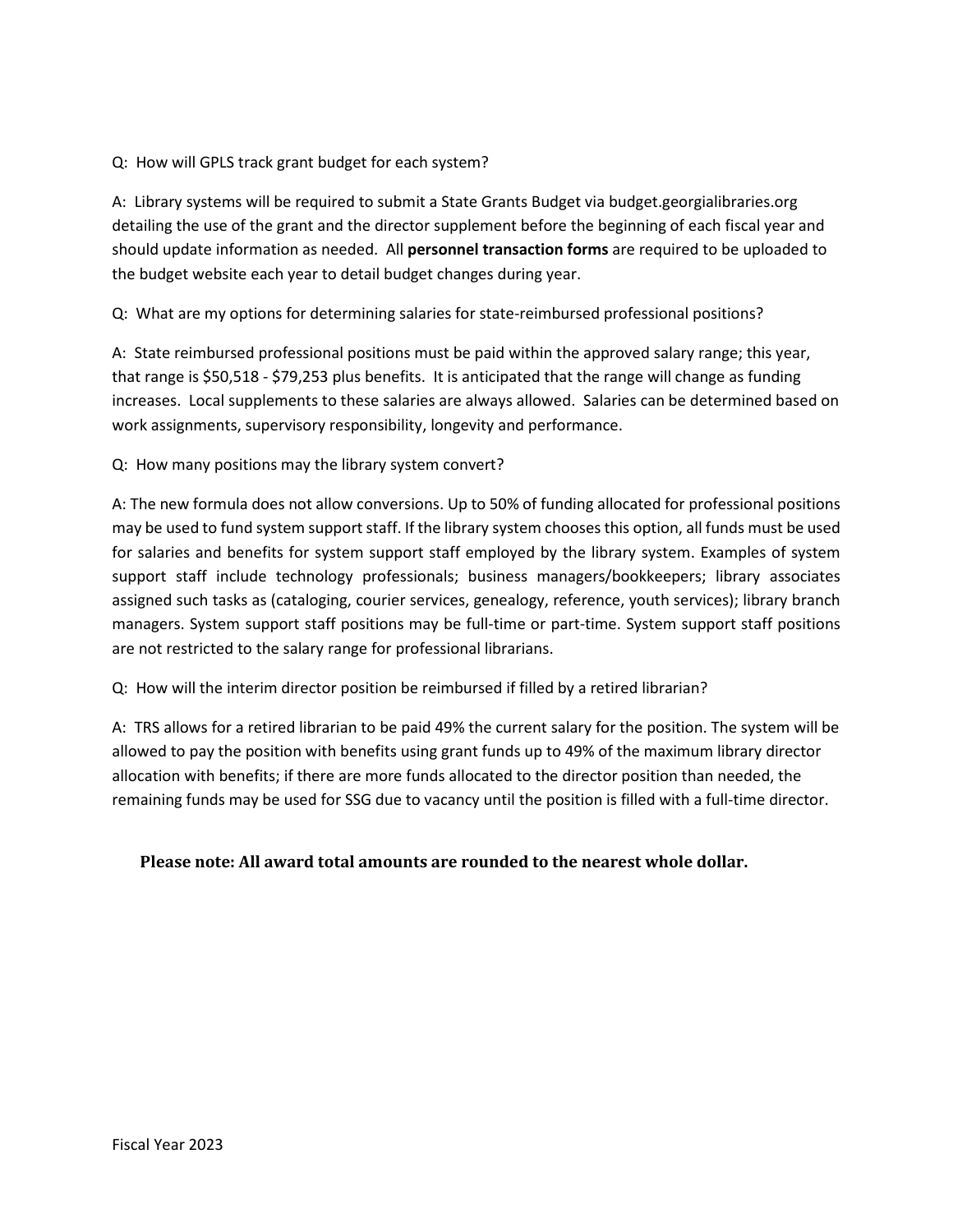# Director Transition Guidelines – FY 2023

*With the resignation, termination, or retirement of a library system director, the governing board of trustees is charged with the duty to recruit and hire a new system leader as indicated in state law. While recruitment is underway, the board must appoint a qualified interim director until a new director is on board.*

#### **Library director search policies:**

-While the library director's salary is reimbursed fully or in part with state funds, the director is an employee of the library system and is supervised by the board of trustees. Therefore, the search for a new director is governed by the personnel policies of the library system. This policy should include details on how the search is conducted.

-Having a qualified library director in place is key to the success of a library system. The board is required to commence the search process for a new director no later than 30 days from the date of resignation/termination/retirement of the former director. If the library system is considering consolidation, the state librarian may approve a delay in the recruitment to consider all options.

-The board of trustees must appoint an interim director if a new director is not in place before the departure of the former director. An interim director must be a degreed librarian in accordance with state law. The interim director must be certified by the State Board of Librarians. An interim director serving more than 90 days must hold a current Georgia certification. If the interim director will serve fewer than 90 days, they may do so if certification is not current, provided that librarian certification in Georgia was held within the past 10 years.

-An interim director who is retired under the Teacher's Retirement System of Georgia may work 49% time while continuing to draw retirement benefits, and may work 100% time for 3 months in a calendar year. The interim director is responsible for contacting TRSGA to ensure compliance with their rules. The library system is responsible for negotiating and paying the interim director's salary and expenses. Salary and expenses for an interim director must be approved by the board of trustees and reflected in meeting minutes.

-The library system will continue to receive the salary grant for the director's salary. If all funds are not expended to fund the interim director, the remainder may be used as System Services Grant (SSG) until the new director is hired. State reimbursed salary expenditures for an interim director must be recorded and reported in line with current rules for all state reimbursed personnel grants.